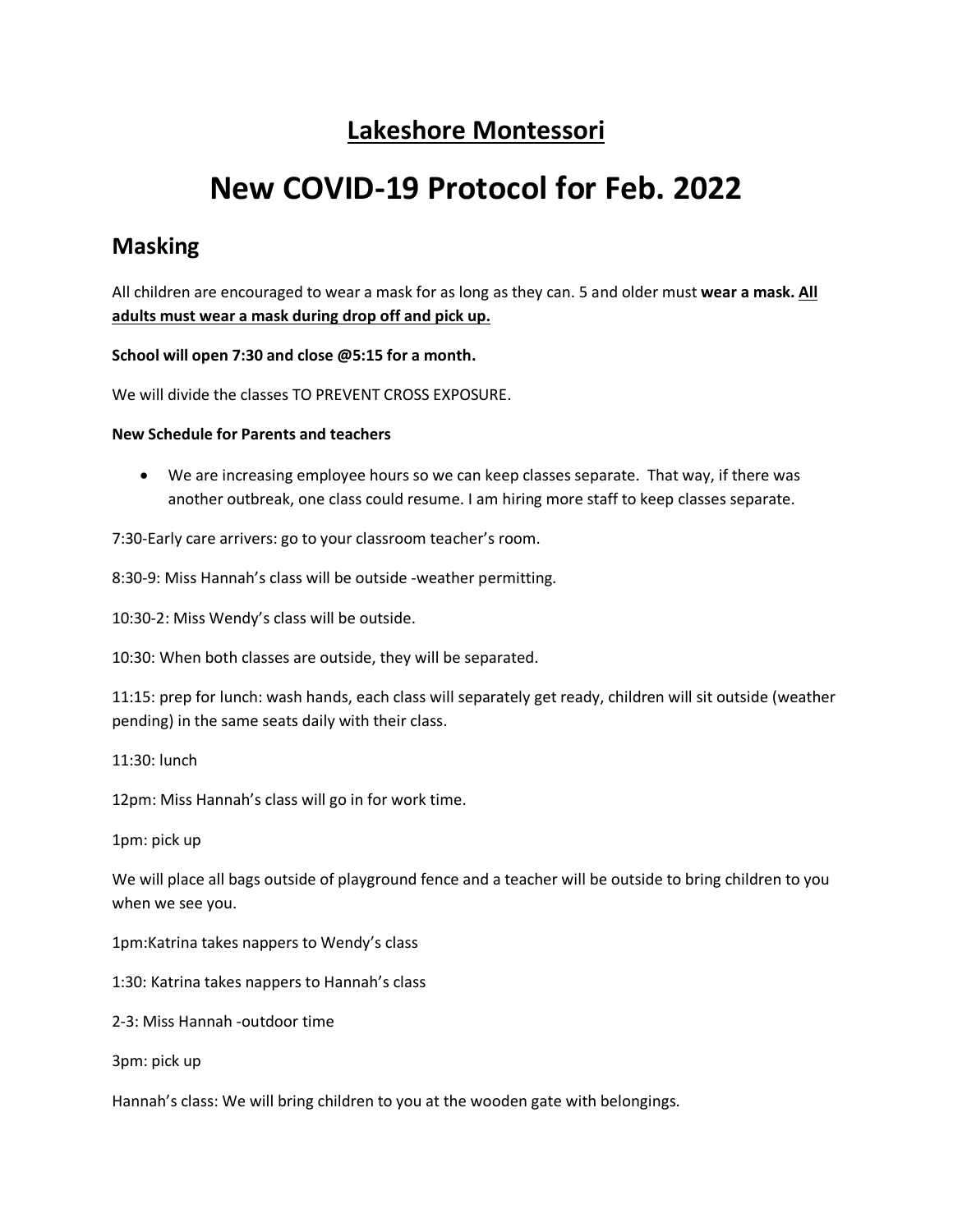Wendy's class: Parent must distance while waiting as we bring children to you. Please be patient as your child may take longer than another to get out the door.

3pm: Aftercare: Each assistant or I will bring their classes out for snack/in class if raining. Each class will stay in its own section until pickup.

. **For after care pickup only.** Children may be inside or out, come to your classroom when we are inside. Please come to Hannah's door and knock.

## **Covid outbreak information:**

- **COVID ALERT:** AS SOON AS I KNOW, I WILL SEND A GROUP EMAIL.
- According to the Washington State Department of Health (WA DOH)
	- $\circ$  A child's infectious period is 48 days from the onset of symptoms
	- $\circ$  If a child a asymptomatic (not displaying symptoms), their infectious period is 48 hours prior to the date they obtain their Covid -19 test.
	- $\circ$  We have to close 5 days from that date determined; ultimately WA DOH may assist in determining return dates. We use the Health Department to predict return dates.
- **In the event of a positive case outbreak**:
	- $\circ$  Begin quarantine, (you may obtain a rapid test or home test for your own knowledge) but wait 5 days to get a PCR. *It may take time to wait for an PCR test appointment.*  When there is an outbreak-there are no appointments or results when we need them. Once the test is administered, it usually takes 24-48 hrs for the results; however, given increased case rates, results may be returned later than 48 hrs**. Most for important is your child to be tested at least 5 days post exposure**. Anything less is unacceptable. This is dependent on the circumstances.
	- $\circ$  5 and older may return 5 days after exposure with negative molecular PCR test and no symptoms. In addition, this child must be an excellent mask wearer. You know your child. We will decide.
	- $\circ$  All other ages may return after 5 days with a negative molecular PCR test and no symptoms.
	- o All ages may return after 14 days without PCR or symptoms.
	- $\circ$  A molecular PCR is a Covid test given by a clinician and results are not available for 24-48 hrs. You must wait at least 5 days for the swab or the test will not be accepted to return back to school. The Director can establish that date.
	- $\circ$  A rapid test is a swab test that has results in 1 hr or less. It is not acceptable for return to school.
	- o A home test is not acceptable for return to school.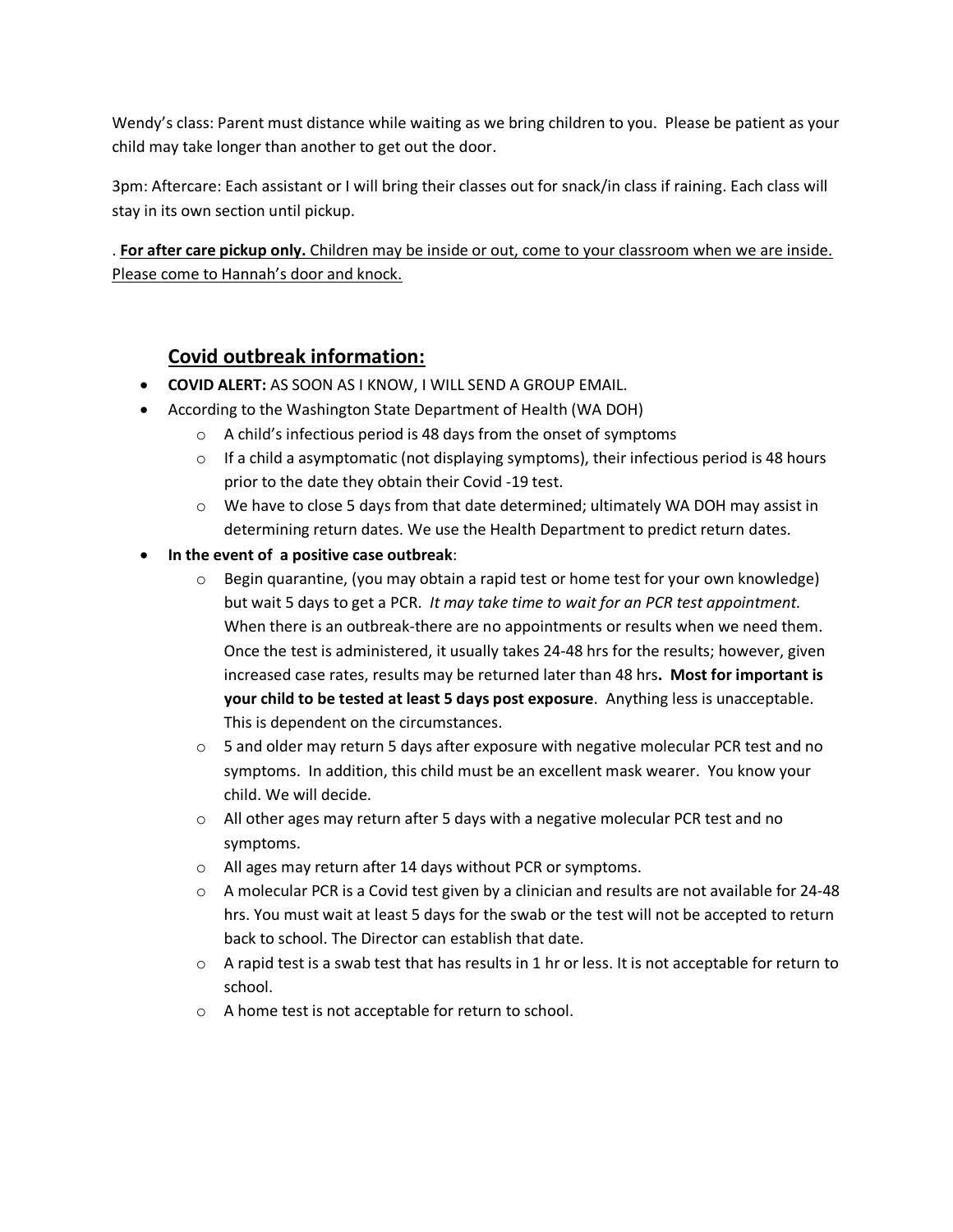- **Tuition:** Will not be reimbursed for quarantine, however; we will stay open this year -Nov.11, 22, 23 and add 3 days to June closing. In the event of another COVID Diagnosis, Lakeshore Montessori will not add days to the end of the year or reimburse.
- We will wear masks outside. We were not mandated to wear masks outside since the start of COVID.
- When returning to school after an illness, please bring a PCR or a doctor's note.

### **Illness Symptoms:**

- **New loss of taste or smell**
- **Fever over 100 degrees**
- **Muscle or body aches**
- **Vomiting or diarrhea within last 48 hours**
- **Undiagnosed skin rashes with a fever**
- **Sore throat with fever and difficulty swallowing**
- **Rashes**
- **Headache persisting longer than 24 hours**

**If your child has any one of these symptoms, they must isolate and tested for COVID 19.**

- **Shortness of breath or difficulty breathing**
- **Muscle or body aches**
- **New Loss of taste or smell**

**If your child has any one of these symptoms, they must isolate for 24 hours and may return if that one symptom resolves. If that student develops more symptoms or that one symptom lasts longer than 24 hours, they must be tested for COVID 19.**

- **Nausea or vomiting, or diarrhea**
- **Cough, ( new , changes , or worsening)**
- **Headache**
- **Fatigue**
- **Sore throat**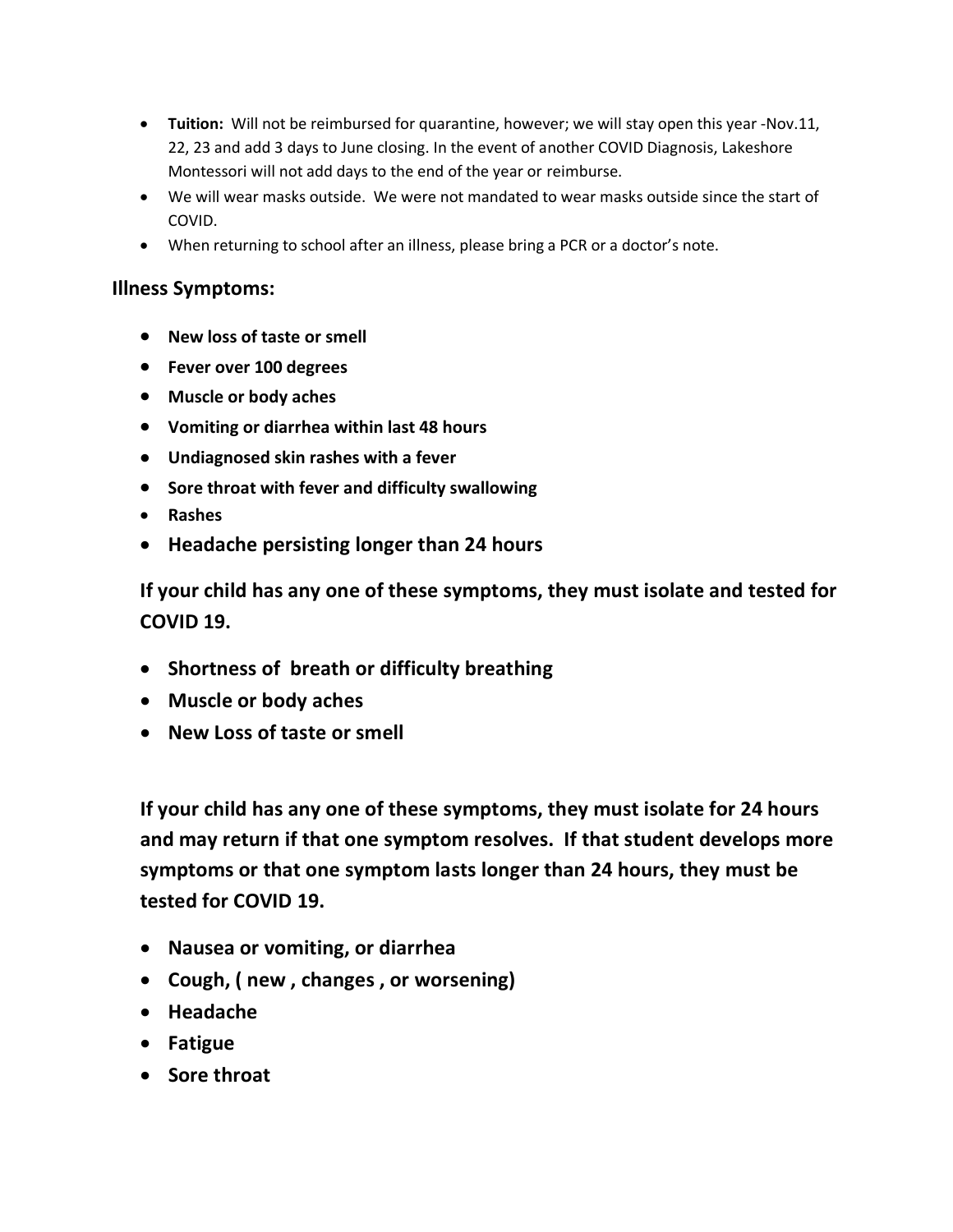#### **Cleaning and sanitizing:**

- **We use 1/3 C of Bleach per gallon on** bathroom, kitchen, floors , surfaces when children are not in the room.
- When children are present: we use Hydrogen Peroxide for all other cleaning. It has to thoroughly dry or we hand dry after 6 minutes before a child is able to use an item.
- The dishwasher and washing machine are also sanitizing modes.
- Tables and chairs are sprayed down before and after meals, and intermittent work times.
- All doorknobs, light switches, door are sanitized 2 times per day.
- Laundry and Dishwasher are set to the highest sanitizing temp.
- The windows have been open for cross draft as much as possible.

#### **Other Changes**

- We have resumed school this year with children spaced 3 ft apart to the extent possible. This has been the CDC recommendation since March 2021.
- At 1pm the upstairs children will sleep up and at 1:40, the down stairs nappers will go downstairs.
- Tables and chairs are always sprayed down before and after meals.
- The children receive a new placemat daily. Silverware is given only by a gloved teacher.
- Anything –food or plates, placemats that touch the floor is taken to be washed.
- All class materials are used once, then sanitized and maybe put back out on the shelf depending on how fast the material dries.
- Taking temps each morning.
- Each child has their own drawer with Pencils, watercolor sets, scissors, safety glasses
- We have stopped group rest time so the children can be outside longer.
- We have built an outdoor building for rain and sun protection, installed outdoor heaters, and purchased many pails and buckets, bikes, and more play structures to give the children plenty of challenge while being outside for longer periods. We will create structure during their outdoor time, e.g, 9am is song time, 9:30 is snack time, 10 am is parachute time. We can set up Montessori materials under the deck as we see fit…
- Since Jan 27-All gross motor, aerobic activity, an d singing must take place outside.
- While eating , children must sit 6 ft apart.